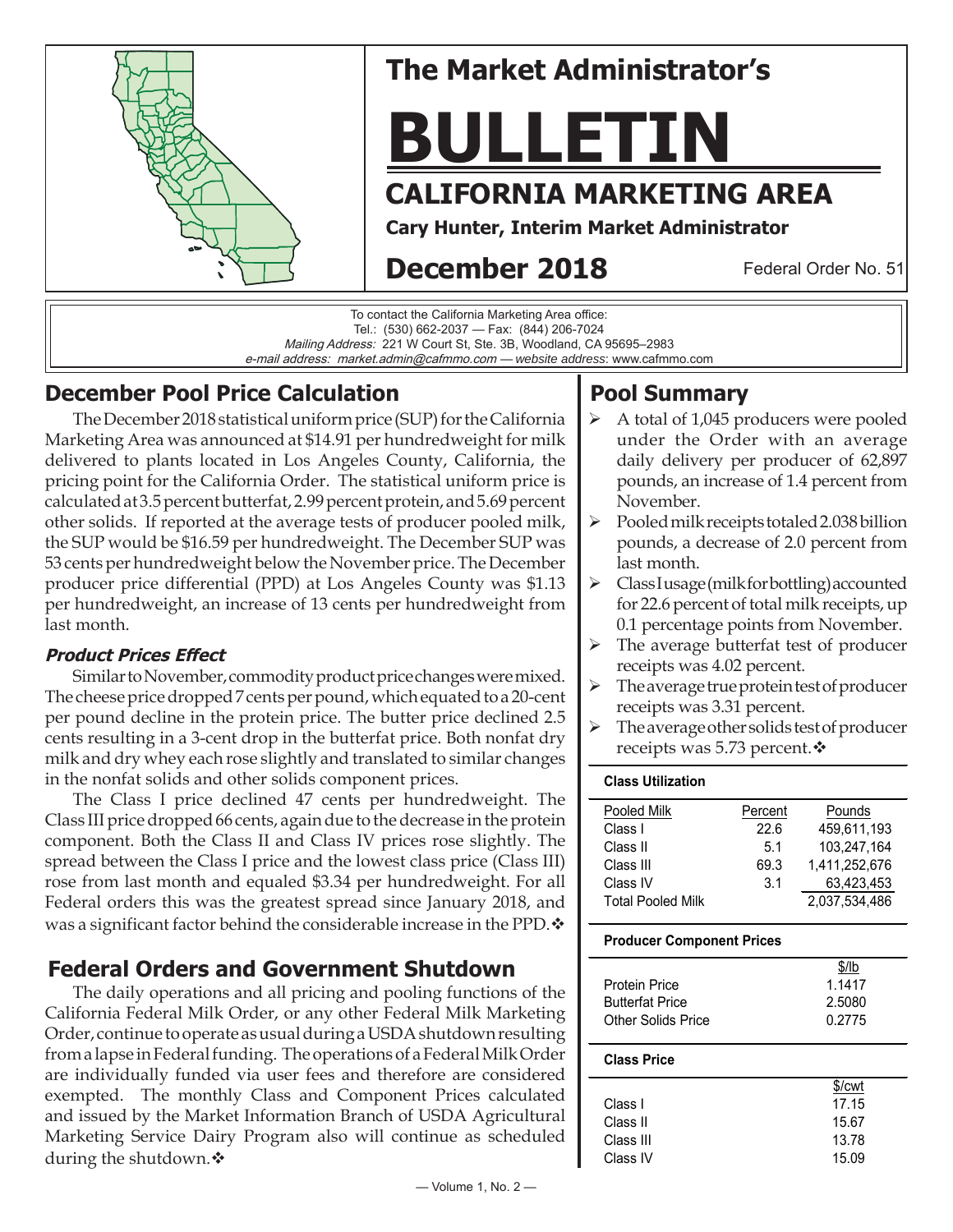## **Component Prices and Tests**

Under component pricing, producers are paid on the level of butterfat, protein, and other solids in their milk. The price received for these components and the percentage of these components in the milk largely determine how much a producer will receive for their milk. Although producers cannot directly affect the prices paid for components, their dairying practices may affect the level of components in the milk their herd produces.

The accompanying charts compare the average component price and the simple average component test for the month of December for all Federal orders combined since 2009 to highlight the relationship between the two. The December 2018 component test averages for the California Order are highlighted separately for reference. Since just the month of December over time is presented, some variability from year to year may be related to weather, feed, or seasonal production related issues. Protein and other solids tests for Federal orders not using multiple component pricing (Appalachian, Southeast, Florida, and Arizona Orders) are not included in the all-order average for those components. Component tests have generally increased over time since 2009 (and though not presented on the charts, since 2000, when current Federal orders were implemented).

#### **Butterfat**

Since 2009, average butterfat prices and tests have increased fairly steadily, with butterfat tests rising more rapidly since 2015. This trend may partially be attributable to the change in consumer sentiment towards butter. As consumers and food marketers have returned to using butter, butterfat prices have increased, and producers appear to have responded to the market signal by producing more butterfat in the milk. Butterfat prices for December averaged \$1.72 per pound from 2009 through 2013, and \$2.47 per pound since (or 44 percent higher).

#### **Protein**

A look at the protein chart shows consistent increases in tests over the period shown. Protein prices, however, have shown a decline, averaging \$3.05 per pound through 2013, but \$1.99 per pound since (including the lowest price for the period—\$1.1417 per pound in December 2018). In fact, the protein price for 2018 averaged \$1.6497 per pound, the lowest annual average since 2000, when Federal orders adopted multiple component pricing.

#### **Other Solids**

Other solids average test levels have shown growth since 2009, more pronounced through 2012 and fairly level since 2014. The December other solids price has averaged 16 cents per pound since 2015.

Though average component tests can be higher or lower, it does not necessarily indicate the total volume of the component available to the market as these charts do not show total production during this period. A period with lower component tests may be compensated by higher total production. The three charts together tell a story of increasing value from butterfat in recent years relative to the value derived from protein and other solids during this time period. $\clubsuit$ 





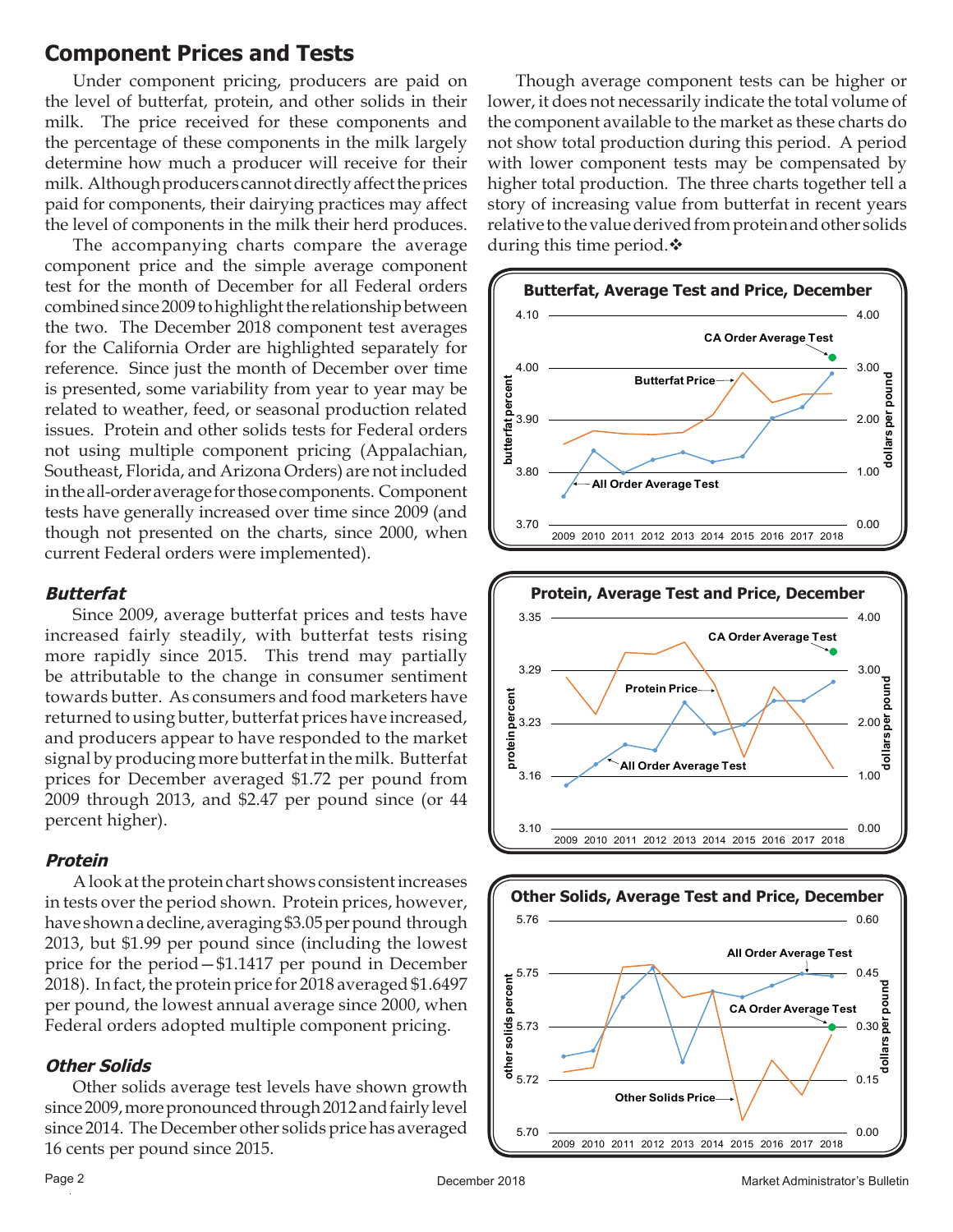## **Milk by Received Location**

Under Federal orders, milk is priced based on the plant location where it is received. The price producers receive is adjusted for the location differential at the plant's location. All plants regulated under the California Milk Marketing Order fall into the \$1.60 to \$2.10 differential range. This means that milk received at these plants from producers will be paid at a producer price differential (PPD) that is

| Location        |             |             |               |            |                       | Percent<br>of Total |
|-----------------|-------------|-------------|---------------|------------|-----------------------|---------------------|
| Differentials   | Class I     | Class II    | Class III     | Class IV   | <b>Total Receipts</b> | Receipts            |
| dollars/cwt     |             |             | pounds        |            |                       |                     |
| 2.00 and above* | 225,522,777 | 45,213,339  | 54,230,458    | 6.127.587  | 331.094.161           | 16.3                |
| 1.80            | 105.710.113 | 18.349.419  | 14.606.267    | 4.554.836  | 143.220.635           | 7.0                 |
| 1.70            | 73.750.436  | 28.055.234  | 549,491,727   | 41.392.339 | 692.689.736           | 34.0                |
| 1.60            | 54.627.867  | 11,629,172  | 792.924.224   | 11.348.691 | 870.529.954           | 42.7                |
| Market Total    | 459,611,193 | 103.247.164 | 1.411.252.676 | 63.423.453 | 2,037,534,486         | 100.0               |



adjusted for the respective location (higher price at higher differential zone).

The accompanying table shows the total volume of producer milk received at selected location differentials and the percent of the total pooled at these zones for the month of December. As the table depicts, nearly 43 percent of all milk is received at plants in the \$1.60 zone. Over 16 percent is received at the highest zone, a majority of which is priced at the \$2.10 differential.

The largest portion of pooled milk is received at the \$1.60 and \$1.70 zones and used for Class III purposes (most likely cheese plants). The next largest volume is received at plants in the \$2.00 or higher zone and is used in Class I (fluid bottling plants). Nearly half of the pool distributing plants (bottling) regulated under the Order are located in the \$2.10 differential zone. The smallest portion pooled was used for Class IV products (butter and dry milk products) at the \$1.80 zone during December.

The accompanying map shows the location of the various differential zones. ❖

|                | <b>Federal Order</b>     | <b>Total Pounds</b> |               | Daily Deliveries | Class I       | <b>Producer Price</b>     | Statistical |
|----------------|--------------------------|---------------------|---------------|------------------|---------------|---------------------------|-------------|
| Name<br>Number | Pooled                   | Class I             | per Producer  | Utilization      | Differential# | Uniform Price#*           |             |
|                |                          |                     | pounds        |                  | percent       | dollars per hundredweight |             |
|                | Northeast                | 2,218,945,559       | 753,707,768   | 6.910            | 34.0          | 2.49                      | 16.27       |
| 5              | Appalachian              | 498,068,208         | 331,585,712   | 9.496            | 66.6          | N/A                       | 17.45       |
| 6              | Florida                  | 227,916,773         | 185,341,360   | 56,555           | 81.3          | N/A                       | 19.47       |
|                | Southeast                | 426,100,243         | 298.319.577   | 7.722            | 70.0          | N/A                       | 18.00       |
| 30             | Upper Midwest            | 2.946.575.163       | 232,285,043   | 11.509           | 7.9           | 0.33                      | 14.11       |
| 32             | Central                  | 1,394,021,707       | 408,209,160   | 18.800           | 29.3          | 0.96                      | 14.74       |
| 33             | Mideast                  | 1,574,794,206       | 557,879,918   | 11,439           | 35.4          | 1.47                      | 15.25       |
| 51             | <b>California</b>        | 2,037,534,486       | 459,611,193   | 62,897           | 22.6          | 1.13                      | 14.91       |
| 124            | <b>Pacific Northwest</b> | 806,781,484         | 169,371,105   | 50,145           | 21.0          | 1.18                      | 14.96       |
| 126            | Southwest                | 1,222,845,571       | 354,866,567   | 86,887           | 29.0          | 1.75                      | 15.53       |
| 131            | Arizona                  | 444,569,583         | 105,110,254   | 174,890          | 23.6          | N/A                       | 15.30       |
|                | All Market Total         | 13,798,152,983      | 3,856,287,657 |                  |               |                           |             |